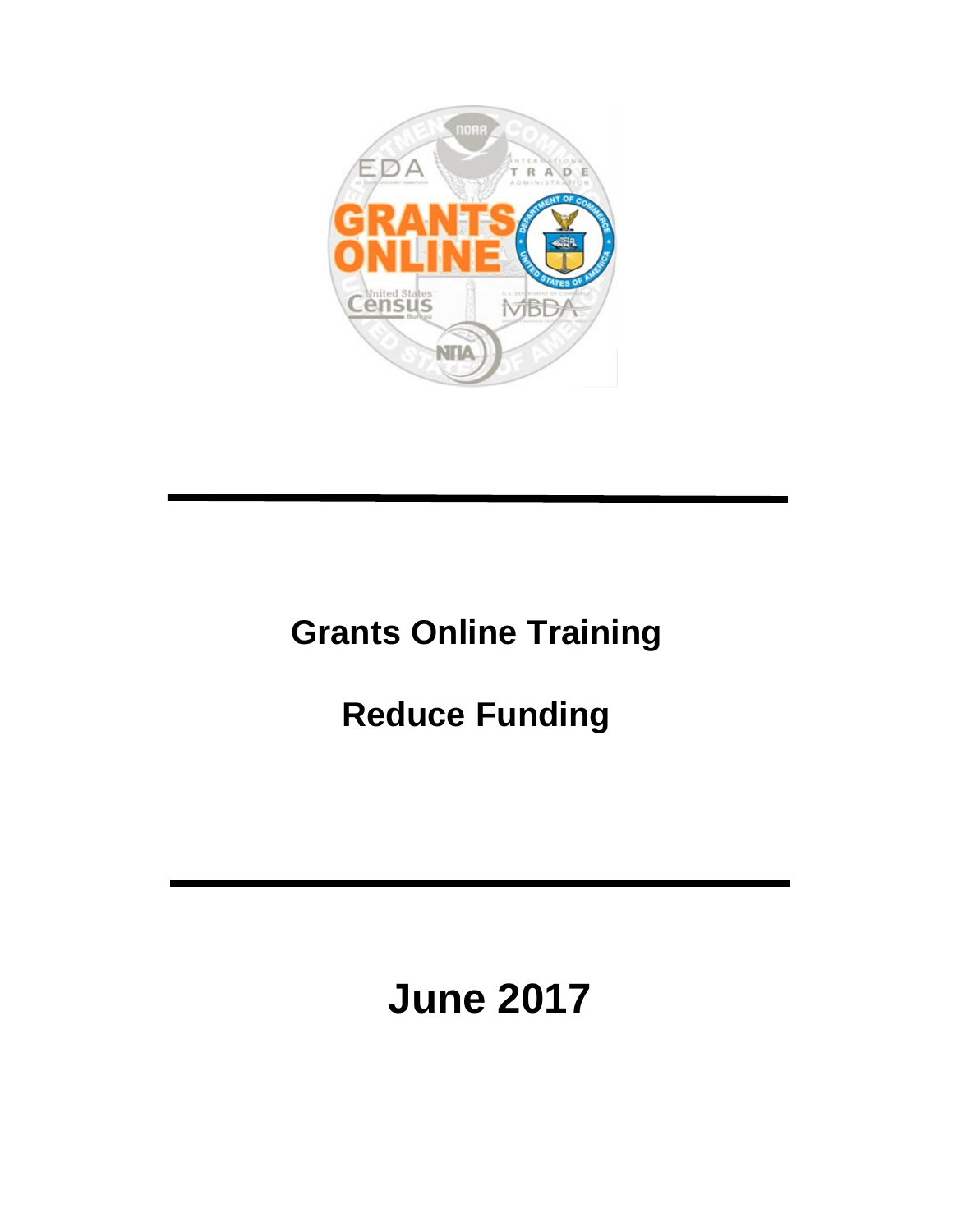## **Reduce Funding**

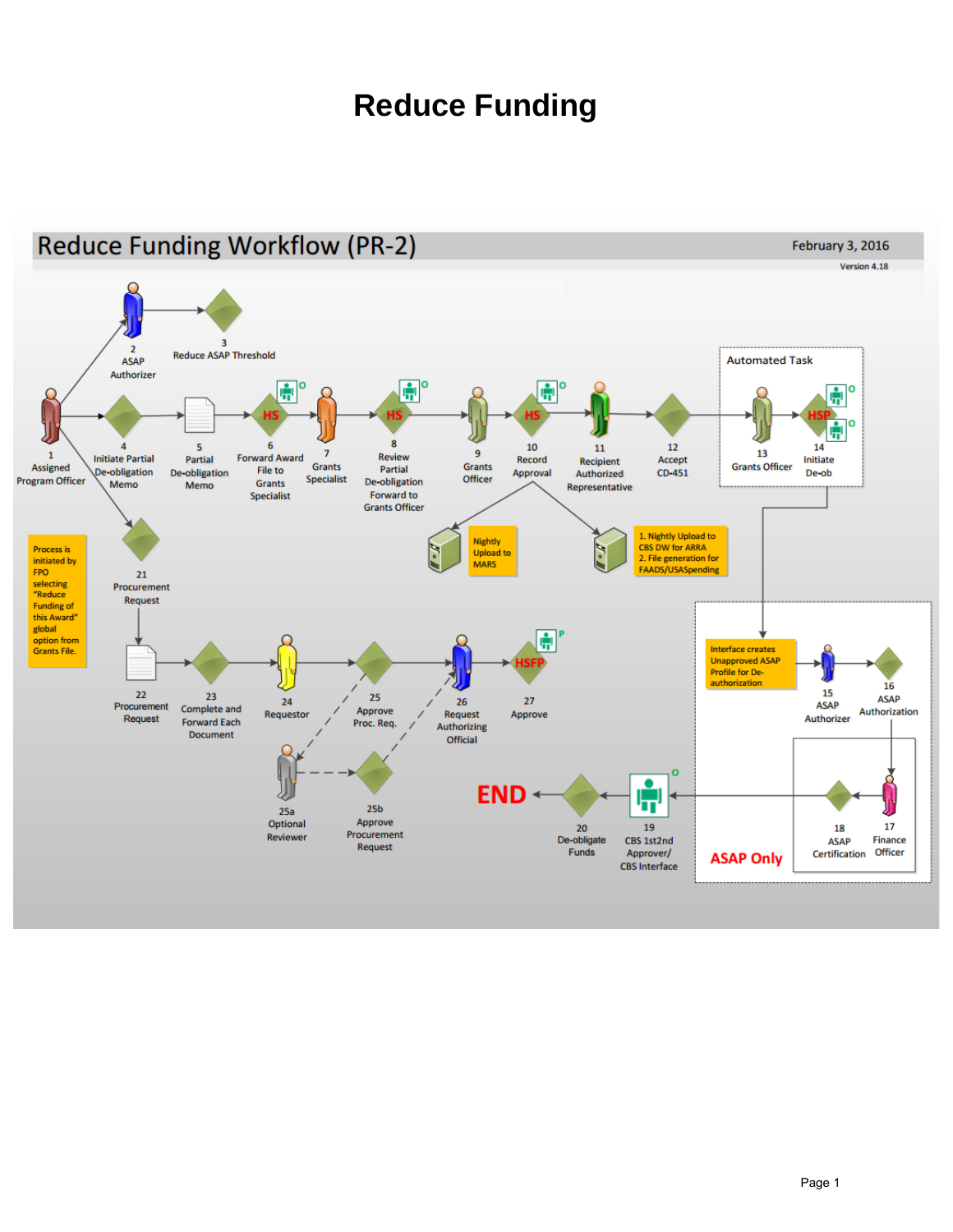## **FPO – Reduce Funding Steps 1 – 3**

| 1. From the main<br>screen, click the<br>Awards Tab.<br>From the Search<br>Awards launch<br>page, specify<br>criteria that will<br>help locate the<br>Award for which<br>funding will be<br>reduced. | <b>Search Awards</b><br><b>Award Number:</b><br>NA16GOT9980034<br><b>Recipient Name:</b><br>Project Title:<br><b>Award Status:</b><br>Open $\overline{v}$<br>PI-PD Last Name:<br>Supplementary Information Category:<br>Supplementary Value:<br>Search   Reset<br>Please use the above fields to narrow down your search. Searches are not case-sensitive.<br>Fields can be partially completed to get all matching results. Use % as wildcard in search string.<br><b>Search Results</b><br>One item found.1<br><b>Award Number</b><br><b>Recipient Name</b><br><b>Project Title</b><br>Org ID<br><b>Principal</b><br>Award<br>Investigators-<br>Status<br><b>Project Directors</b><br>NA16GOT9980034 2004695 GLOBAL ENVIRONMENT AND<br><b>Accepted None Designated</b><br><b>GSTUDENT15 -</b><br>TECHNOLOGY FOUNDATION -<br><b>Instructor Comp App</b><br><b>NOAA</b><br>2016 |
|------------------------------------------------------------------------------------------------------------------------------------------------------------------------------------------------------|---------------------------------------------------------------------------------------------------------------------------------------------------------------------------------------------------------------------------------------------------------------------------------------------------------------------------------------------------------------------------------------------------------------------------------------------------------------------------------------------------------------------------------------------------------------------------------------------------------------------------------------------------------------------------------------------------------------------------------------------------------------------------------------------------------------------------------------------------------------------------------|
|                                                                                                                                                                                                      |                                                                                                                                                                                                                                                                                                                                                                                                                                                                                                                                                                                                                                                                                                                                                                                                                                                                                 |

- 2. From the Grants File Launch Page choose **Reduce Funding of this Award** from the Action dropdown list.
- 3. Click the **Submit** button.

| Id:<br>2595286<br><b>Status: Accepted</b> | Grants File - NA16GOT9980034                                               |               |
|-------------------------------------------|----------------------------------------------------------------------------|---------------|
| <b>Action:</b>                            | Please select an action                                                    | <b>Submit</b> |
|                                           | Your Comments: Please select an action<br><b>Partially Fund this Award</b> |               |
|                                           | <b>Reduce Funding of this Award</b>                                        |               |
|                                           | <b>View Accounting Details</b><br>View/Manage Award-related Personnel      |               |
|                                           | <b>Spell Check</b>                                                         |               |
|                                           | <b>Save Comment</b>                                                        |               |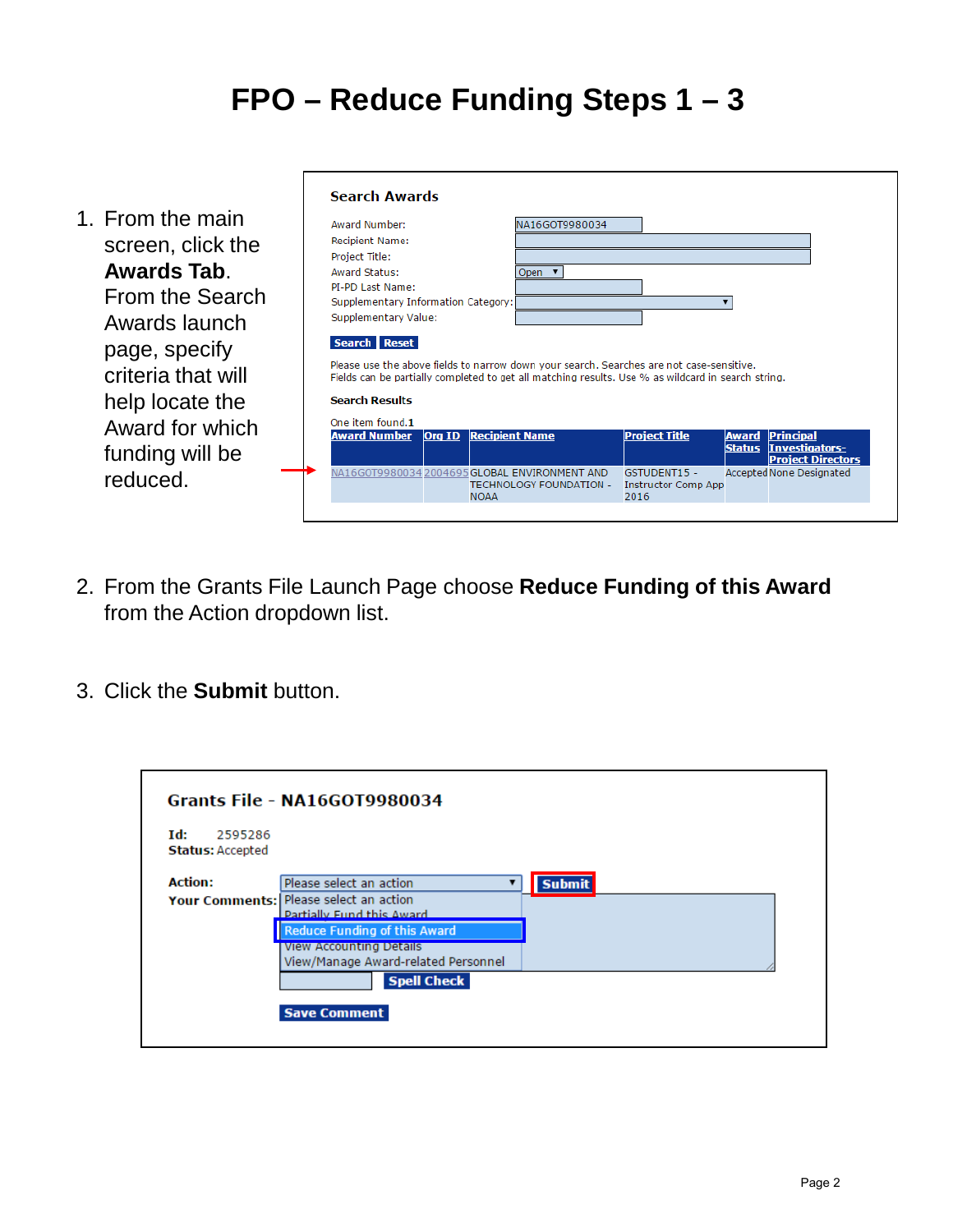#### **FPO – Reduce Funding Steps 4 and 5**

|                             |                                         | Reduce Funding -- NA16GOT9980034           |  |
|-----------------------------|-----------------------------------------|--------------------------------------------|--|
| Memo *<br>.                 | Guidance<br>(select template) --------- |                                            |  |
|                             |                                         |                                            |  |
|                             |                                         |                                            |  |
|                             |                                         |                                            |  |
|                             |                                         |                                            |  |
|                             | <b>Spell Check</b>                      |                                            |  |
|                             |                                         |                                            |  |
|                             |                                         | <b>Approved Plan and Prior Obligations</b> |  |
| <b>Action</b>               | ID                                      | <b>Application Project Title</b>           |  |
| Select                      | 2595204                                 | GSTUDENT15 - Instructor Comp App 2016      |  |
|                             |                                         |                                            |  |
| <b>Selected Application</b> |                                         |                                            |  |
| None                        |                                         |                                            |  |
| <b>Cancel</b>               |                                         |                                            |  |

4. Click the **plus (+)** beside the Action box to get details for the application for which funding will be reduced. All applications associated with the Award are visible. However, Reduce Funding can be applied to only ONE application at a time.

5. Click the **Select** button to choose the desired application.

| <b>Action</b><br><b>Application   Project Title</b><br><b>ID</b><br>2595204<br>Select<br>GSTUDENT15 - Instructor Comp App 2016         |  |
|----------------------------------------------------------------------------------------------------------------------------------------|--|
|                                                                                                                                        |  |
|                                                                                                                                        |  |
| <b>Approved Non-Fed Assigned Non-Fed</b><br><b>Obligated</b><br><b>Approved Fed</b><br>Planned Year<br><b>Share</b><br>Share<br>Share, |  |
| 2016<br>\$1,500.00<br>\$5,000.00<br>\$10,000.00<br>\$500.00                                                                            |  |
| \$5,000,00<br>\$500.00<br>\$0.00<br>2017<br>\$0.00                                                                                     |  |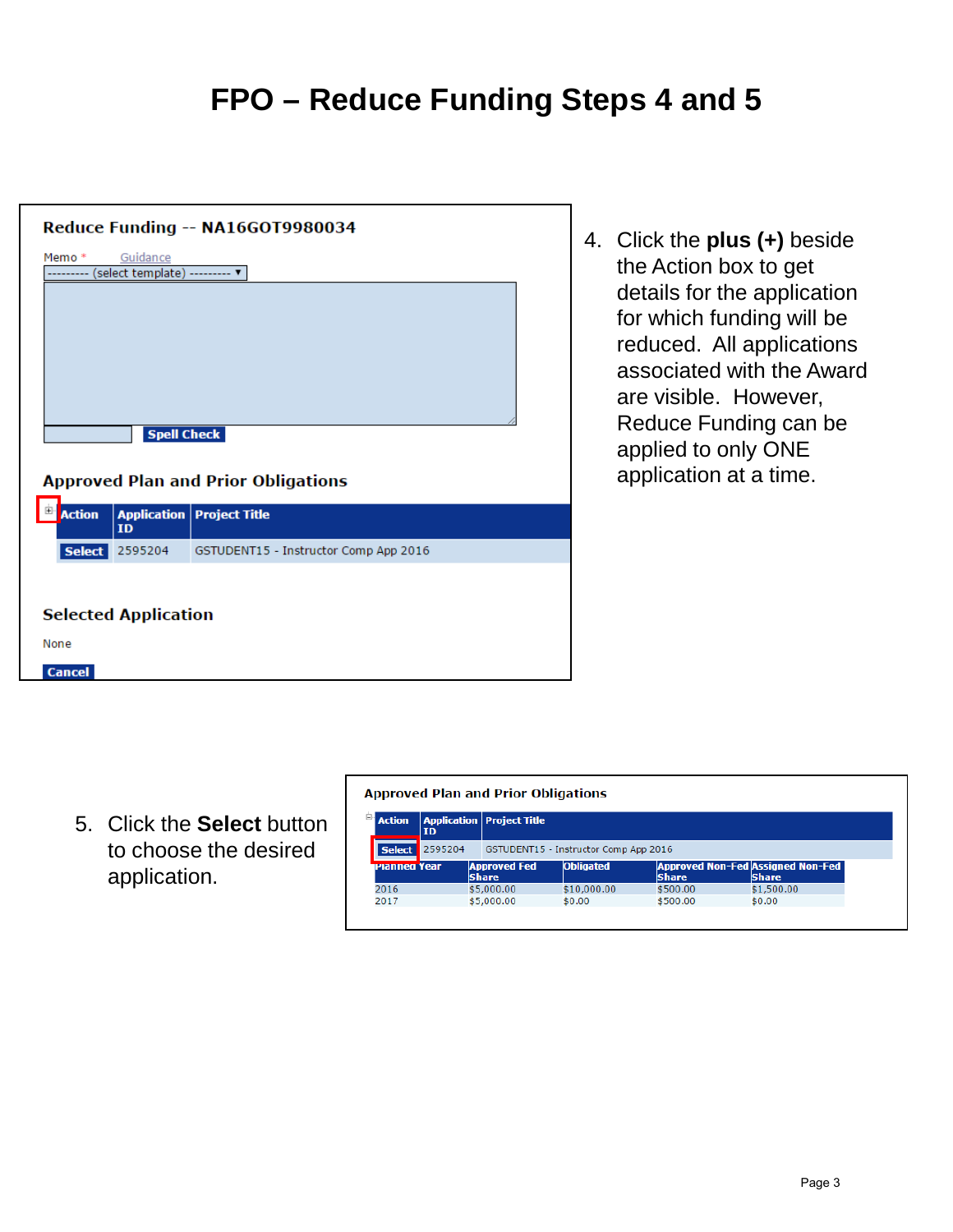## **FPO – Reduce Funding Step 6**



6. Click the Select Template drop down menu to choose the correct template.

| Memo *               | Guidance                                                           |  |                                                                              |  |
|----------------------|--------------------------------------------------------------------|--|------------------------------------------------------------------------------|--|
| Reduction in Funding |                                                                    |  |                                                                              |  |
|                      | serves as authorization to proceed with the de-obligation process. |  | The Grants Management Division has reviewed the subject award. This document |  |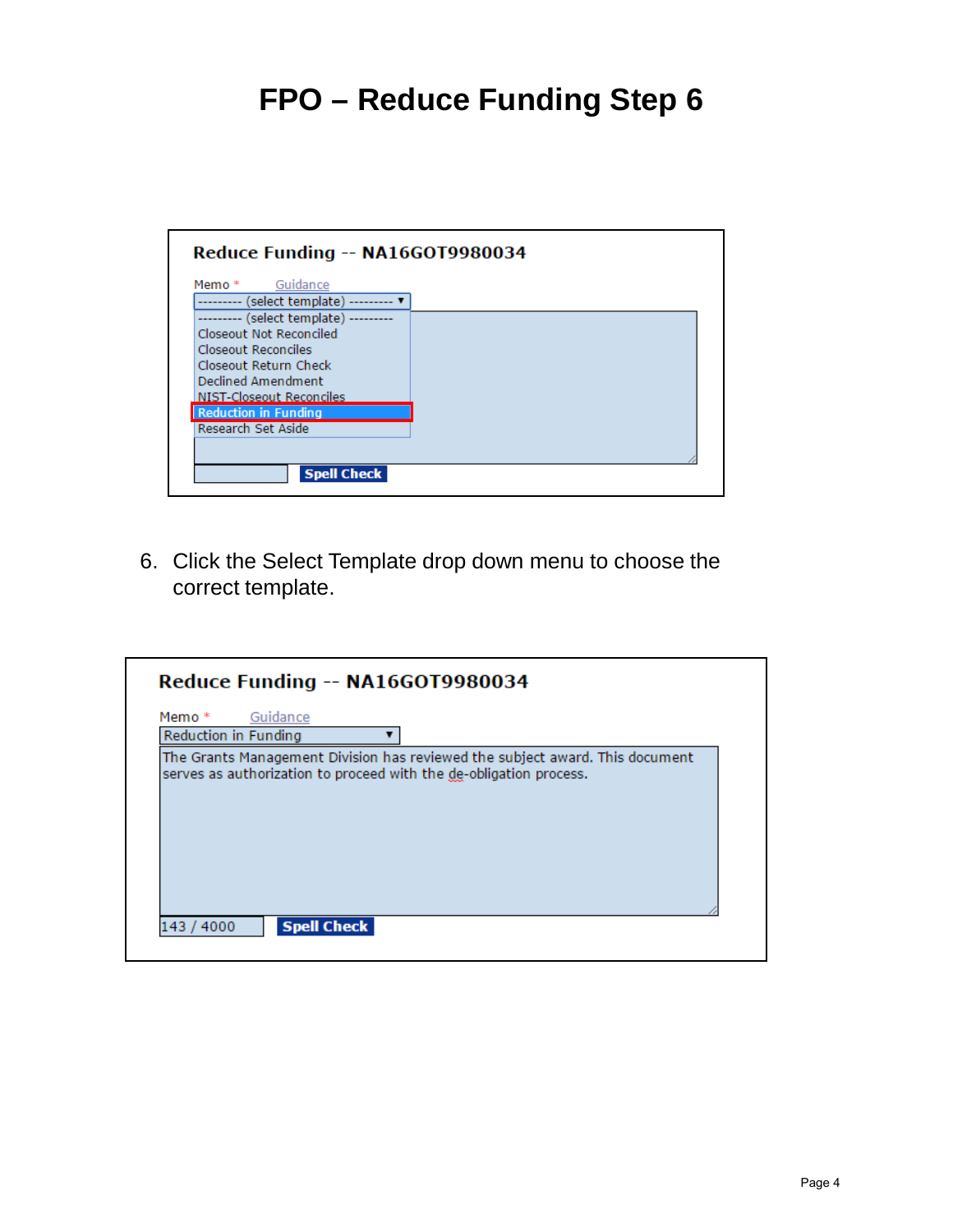#### **FPO – Reduce Funding Steps 7 – 9**

| Memo*<br>Reduction in Funding     | Guidance<br>serves as authorization to proceed with the de-obligation process.                       | $\overline{\mathbf{v}}$                        | The Grants Management Division has reviewed the subject award. This document     |                                          |                                                       |                                                                                                                                                                                               |                                                  |                                 |                                                       |
|-----------------------------------|------------------------------------------------------------------------------------------------------|------------------------------------------------|----------------------------------------------------------------------------------|------------------------------------------|-------------------------------------------------------|-----------------------------------------------------------------------------------------------------------------------------------------------------------------------------------------------|--------------------------------------------------|---------------------------------|-------------------------------------------------------|
| 143 / 4000<br>Ėŀ<br><b>Action</b> | <b>Spell Check</b><br><b>Approved Plan and Prior Obligations</b><br><b>Application Project Title</b> |                                                |                                                                                  |                                          |                                                       |                                                                                                                                                                                               |                                                  |                                 |                                                       |
|                                   | ID                                                                                                   |                                                |                                                                                  |                                          |                                                       |                                                                                                                                                                                               |                                                  |                                 |                                                       |
| Select  <br><b>Planned Year</b>   | 2595204                                                                                              | GSTUDENT15 - Instructor Comp App 2016          |                                                                                  | <b>Approved Non-Fed Assigned Non-Fed</b> |                                                       |                                                                                                                                                                                               |                                                  |                                 |                                                       |
|                                   | <b>Approved Fed</b><br><b>Share</b>                                                                  | <b>Obligated</b>                               | <b>Share</b>                                                                     | <b>Share</b>                             |                                                       |                                                                                                                                                                                               |                                                  |                                 |                                                       |
| 2016<br>2017                      | \$5,000.00<br>\$5,000.00                                                                             | \$10,000.00<br>\$0.00                          | \$500.00<br>\$500.00                                                             | \$1,500.00<br>\$0.00                     |                                                       |                                                                                                                                                                                               |                                                  |                                 |                                                       |
| ID.<br>2595204                    | <b>Selected Application</b><br><b>Application Approved Fed</b><br><b>Share</b><br>\$10,000.00        | <b>Remaining Fed</b><br><b>Share</b><br>\$0.00 | <b>Pending Fed</b><br><b>Share</b><br>\$2,500.00                                 | <b>Fed Deduct Amount</b><br>500.00       | <b>Approved Non-Fed</b><br><b>Share</b><br>\$1,000.00 | <b>Remaining Non-Fed</b><br><b>Share</b><br>$$-500.00$                                                                                                                                        | <b>Pending Non-Fed</b><br><b>Share</b><br>\$0.00 | Non-Fed Deduct<br><b>Amount</b> | <b>AMD</b><br>Project<br>No.<br><b>GSTUDE</b><br>2016 |
|                                   |                                                                                                      |                                                | Note: Funding may be reduced for only one application per Reduce Funding action. |                                          |                                                       | grantsonlinetraining.rdc.noaa.gov says:                                                                                                                                                       |                                                  |                                 |                                                       |
| <b>Save</b>                       | <b>Save and Start Workflow   Cancel</b>                                                              |                                                |                                                                                  |                                          |                                                       | WARNING: Release of Funds and Procurement Request workflow tasks will<br>be placed in your inbox.<br>Are you sure you wish to proceed?<br>Prevent this page from creating additional dialogs. |                                                  |                                 |                                                       |
|                                   |                                                                                                      |                                                |                                                                                  |                                          |                                                       |                                                                                                                                                                                               |                                                  |                                 |                                                       |
|                                   |                                                                                                      |                                                |                                                                                  |                                          |                                                       |                                                                                                                                                                                               |                                                  | ΟК                              | Cancel                                                |

- 7. Enter the Reduce Funding amount into the Fed Deduct Amount**\*** box. If appropriate, specify the funding for the Non-Fed Deduct Amount.
- 8. Click the **Save and Start Workflow** button.
- 9. In response to the *WARNING* that a Release of Funds and Procurement Request workflow tasks will be added to the user's Inbox, click the **OK** button.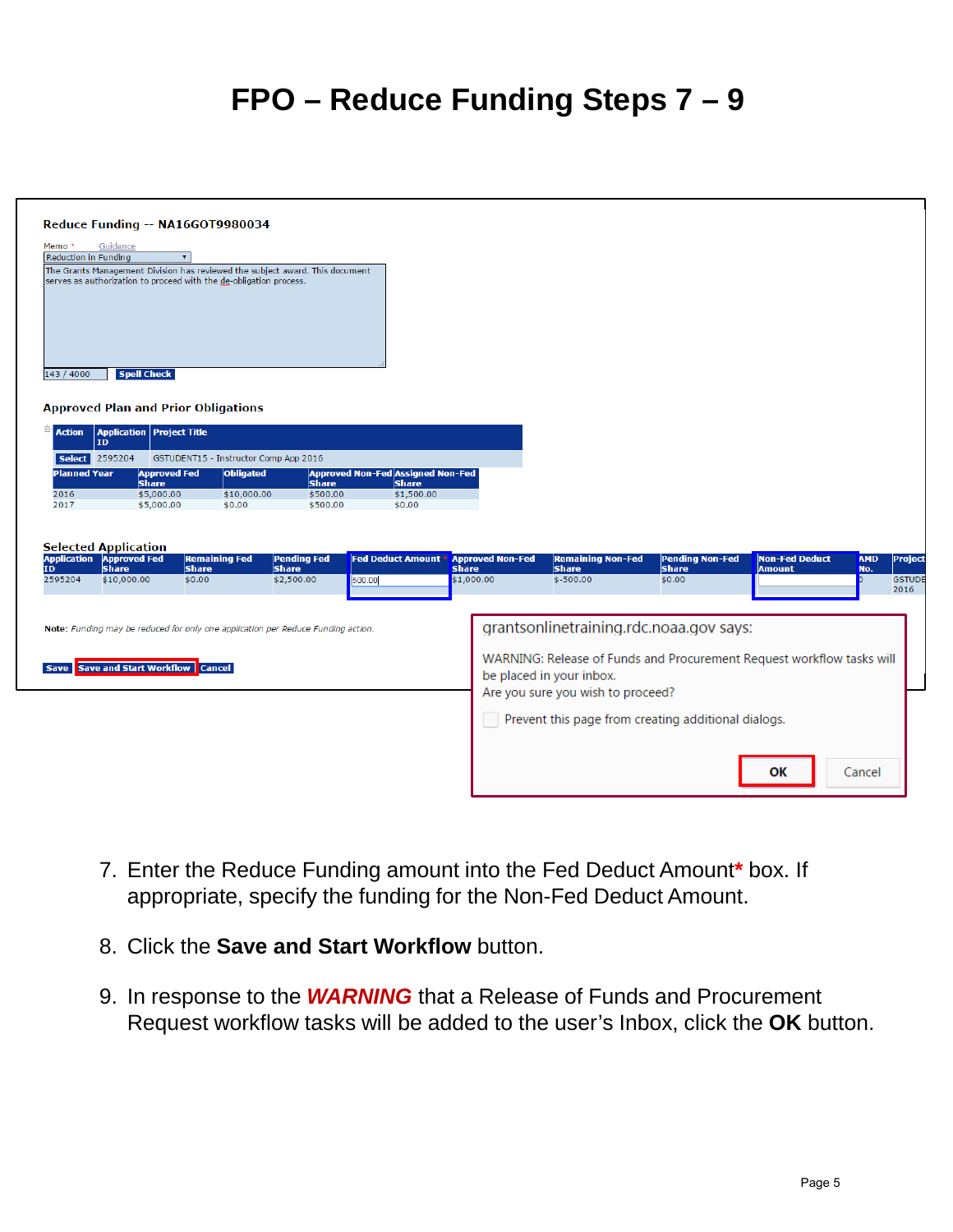#### **FPO – Reduce Funding Step 10 and 11**

| <b>Your Tasks</b>                                                                                                       |                       |                                                |                                            |             |                |
|-------------------------------------------------------------------------------------------------------------------------|-----------------------|------------------------------------------------|--------------------------------------------|-------------|----------------|
| Document Type<br>Status<br><b>Apply Filter &gt;&gt;</b><br><b>All</b><br>Open<br>12 items found, displaying all items.1 |                       |                                                |                                            |             |                |
| <b>View Task Id Task Name</b>                                                                                           | Task                  | <b>Document Type</b>                           | Document Start Date Completed Award Number |             |                |
|                                                                                                                         | <b>Status</b>         |                                                | La                                         | <b>Date</b> |                |
| View 4866942 Procurement Request and<br>Commitment of Funds                                                             | <b>Not</b><br>Started | Procurement Request and<br>Commitment of Funds | 2598028                                    |             | NA16GOT9980034 |
| View 4866941 Reduce Funding Amendment                                                                                   | Not<br>Started        | <b>Award File</b>                              | 2598027                                    |             | NA16GOT9980034 |
|                                                                                                                         |                       |                                                |                                            |             |                |

- 10. As mentioned earlier, if the Federal Amount was modified, navigate to the Tasks launch screen. There are two new tasks:
	- (a) Procurement Request and Commitment of Funds
	- (b) Review Release of Funds

The Procurement Request should be completed and sent through the workflow process. The steps to complete the Procurement Request are the same as those used for a new Award.

**NOTE:** The Procurement Request and Commitment of Funds must be completed prior to completing the actions associated with the Reduce Funding Amendment. Otherwise, a red **X** is visible beside the Pending Actions header.

| <b>Pending Actions</b><br>One item found.1            |    |                            |         |                       |                                                             |                                   |                                   |
|-------------------------------------------------------|----|----------------------------|---------|-----------------------|-------------------------------------------------------------|-----------------------------------|-----------------------------------|
| <b>Type</b>                                           | ID | Start Date Federal         | Funding | <b>Fiscal</b><br>Year | <b>Last Action Status</b>                                   | <b>Last Action</b><br><b>Date</b> | <b>Last Action</b><br><b>User</b> |
| Procurement Request and Commitment of<br><b>Funds</b> |    | 2597847 03/09/2017 \$15.00 |         | 2017                  | Procurement Request and Commitment of Funds: In<br>Progress | 03/09/2017                        | Grant Student25                   |
|                                                       |    |                            |         |                       |                                                             |                                   |                                   |

11. Click the **View** link for Reduce Funding Amendment. Complete the actions associated with that task.